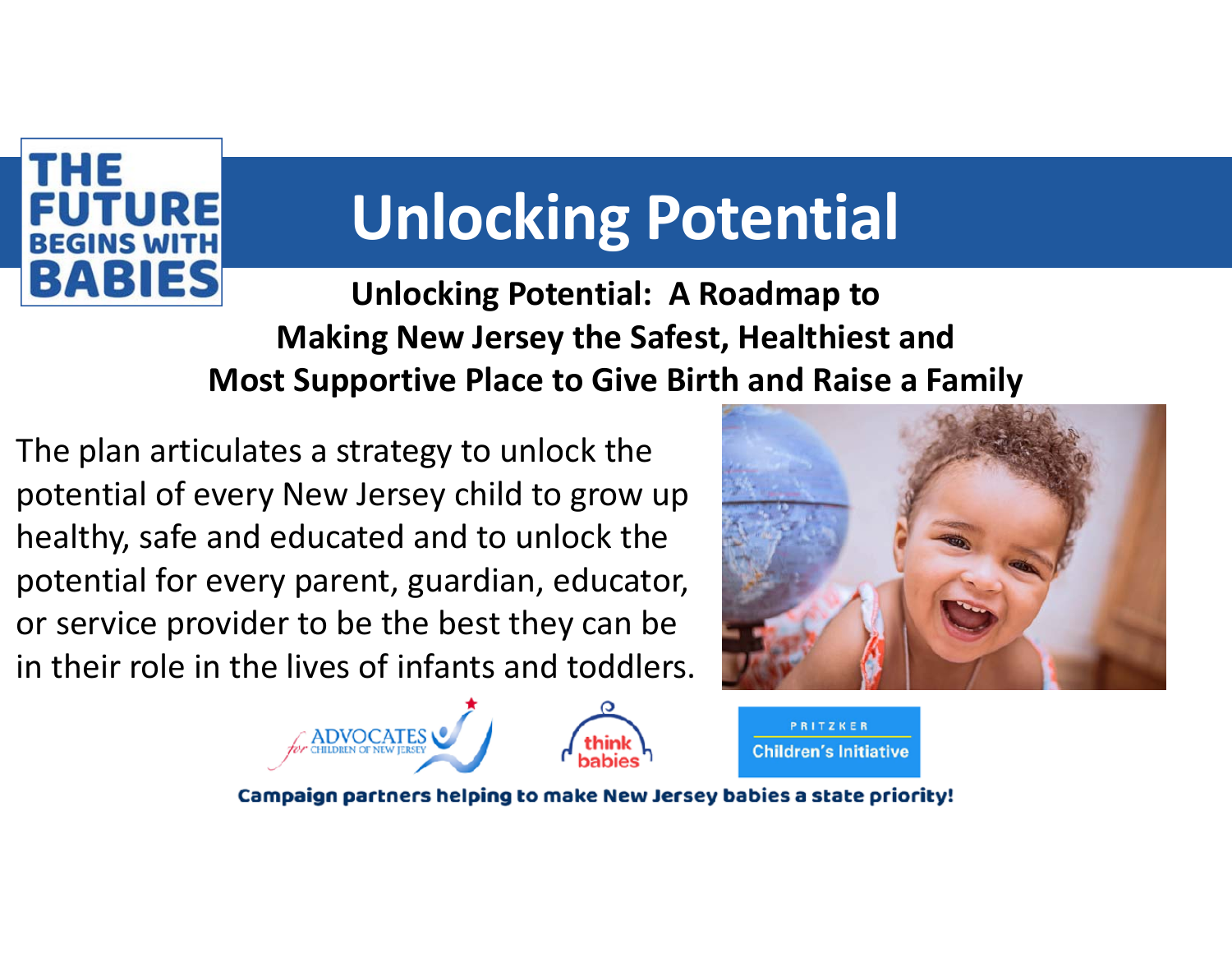

**Goal 1: By 2023, 8,750 more infants and toddlers from low‐income households will have access to high‐quality subsidized child care.** 



- 1. Require all child care centers and family child care homes to be rated at Level 3 or above by GNJK in order to continue participating in the subsidy program.
- 2. Develop more high-quality licensed slots for infants-toddlers from low income households in child care centers.
- 3. Increase the supply of high‐quality family child care in low‐ income and under‐served communities with limited or no access to regulated child care.
- 4. Fully utilize opportunities to expand Early Head Start to reach more infants and toddlers.
- 5. Improve the credentials and compensation for infant-toddler educators in child care settings.



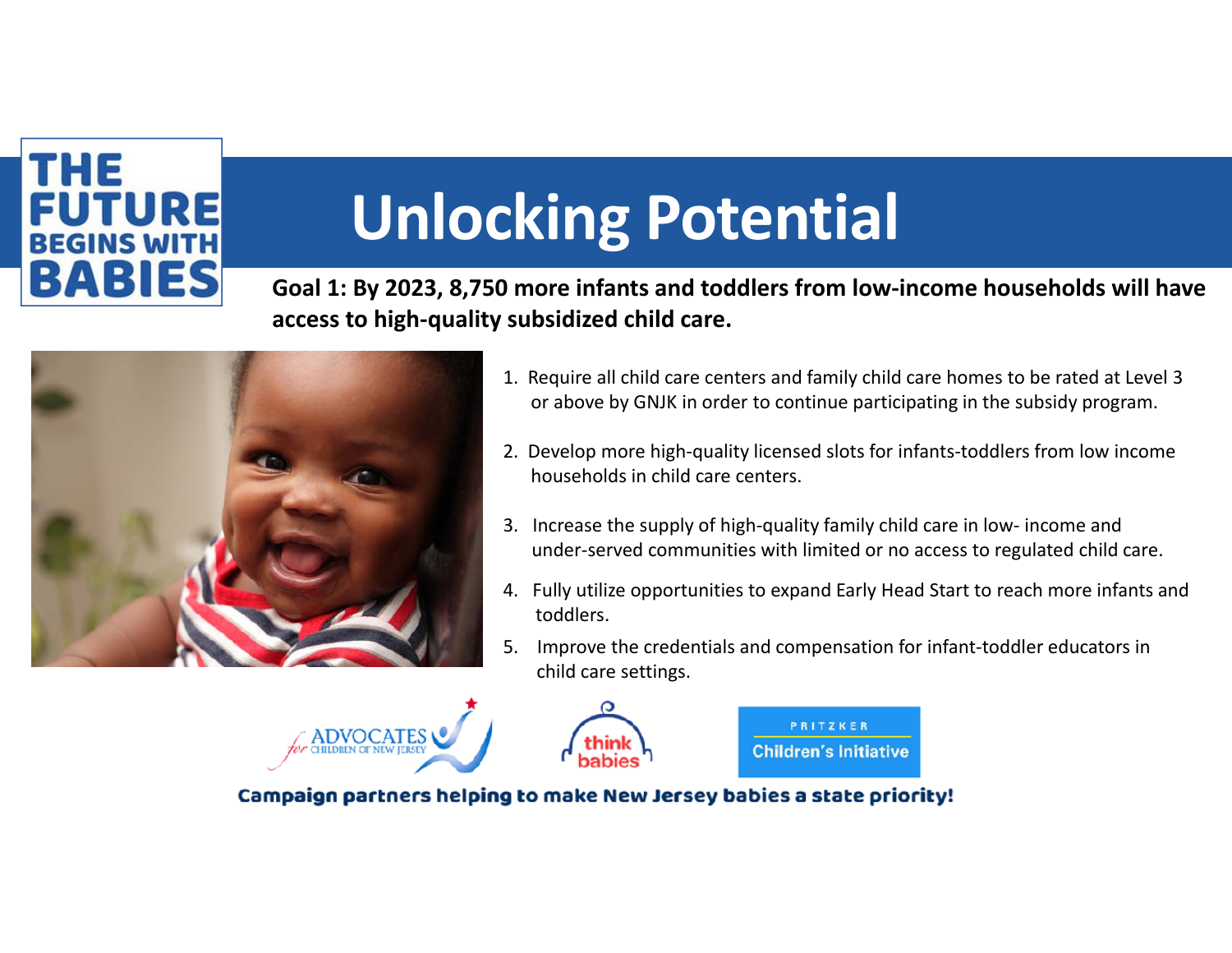

**Goal 2: By 2023, 9,867 more families with infants and toddlers from low‐income households will have access to evidence‐based home visiting.**

- 1. Increase service capacity and program completion rates within the current system of evidence ‐based home visitation.
- 2. Expand the capacity of the current evidence‐ based programs to provide intensive home visiting supports to additional families.
- 3. Reframe and develop home visiting as inclusive of all families who want to participate.







PRITZKER **Children's Initiative**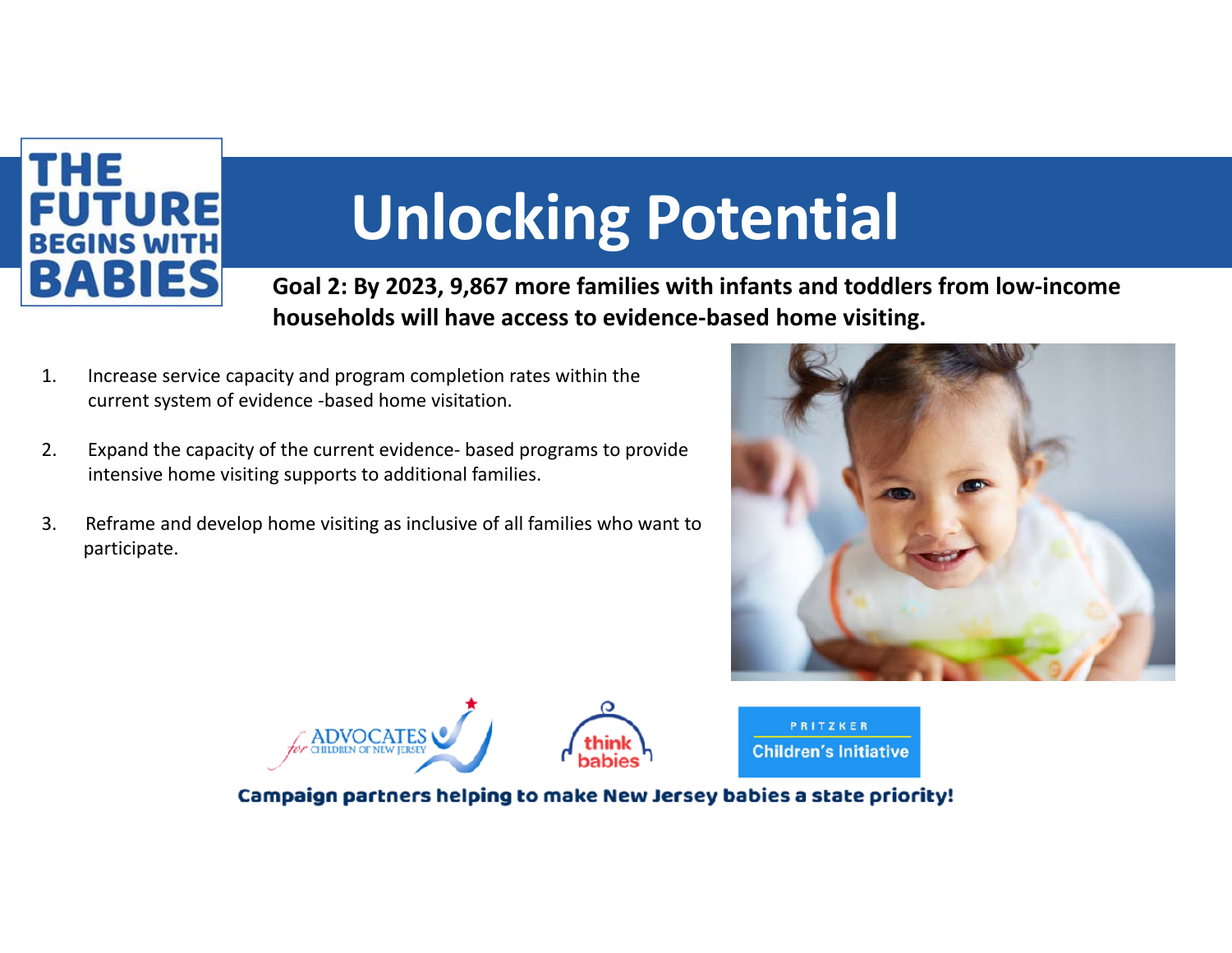### THE **FUTURE BEGINS WITH BABIES**

# **Unlocking Potential**

**Goal 3: By 2023, 7,247 more infants, toddlers and their parents from low‐income households will have access to mental health services.**



- 1. Expand the availability of infant mental health consultation in child care settings.
- 2. Provide intensive mental health services for infants and toddlers and their and their families identified by the child care consultant.
- 3. Build the capacity to offer infant mental health consultation services in pediatric settings.
- 4. Increase availability/ access of infant mental health treatment services.

PRITZKER **Children's Initiative** 

- 5. Increase the supply of well‐trained infant mental health professionals.
- 6. Improve documentation to demonstrate the need for mental health supports and services for infants and toddlers.



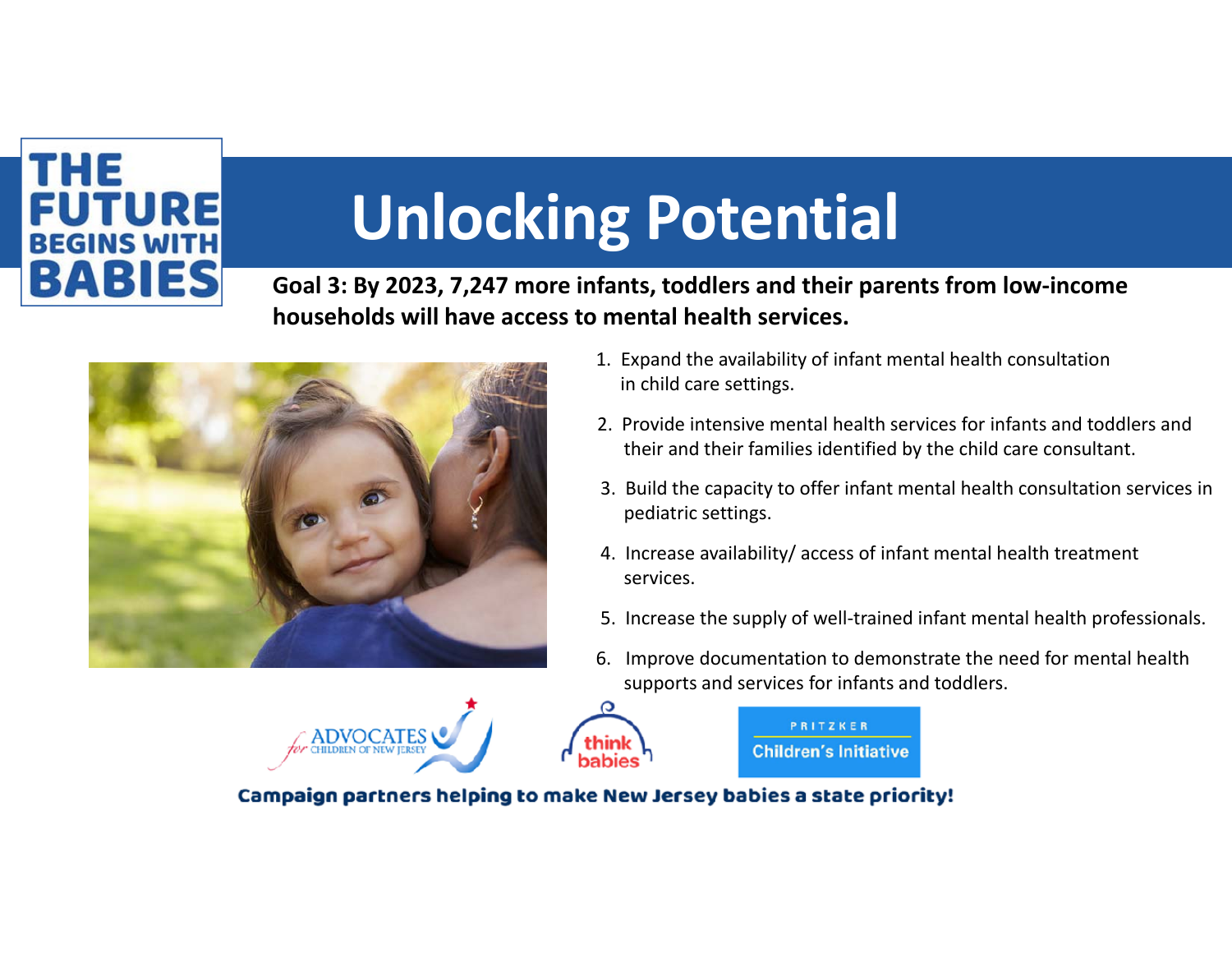

**Goal 4: By 2023, 3,000 more women from low‐income households will have equitable access to maternal and infant care supports and services to ensure a healthy birth.** 

> PRITZKER **Children's Initiative**

- 1. Coordinate and align activities with the Healthy Women Healthy Families Initiative to ensure equitable maternal and infant care among women and children of all races and ethnicities.
- 2. Support the Nurture NJ campaign.
- 3. Establish metrics to assess birth outcomes, monitor progress and promote positive practices among health care community.